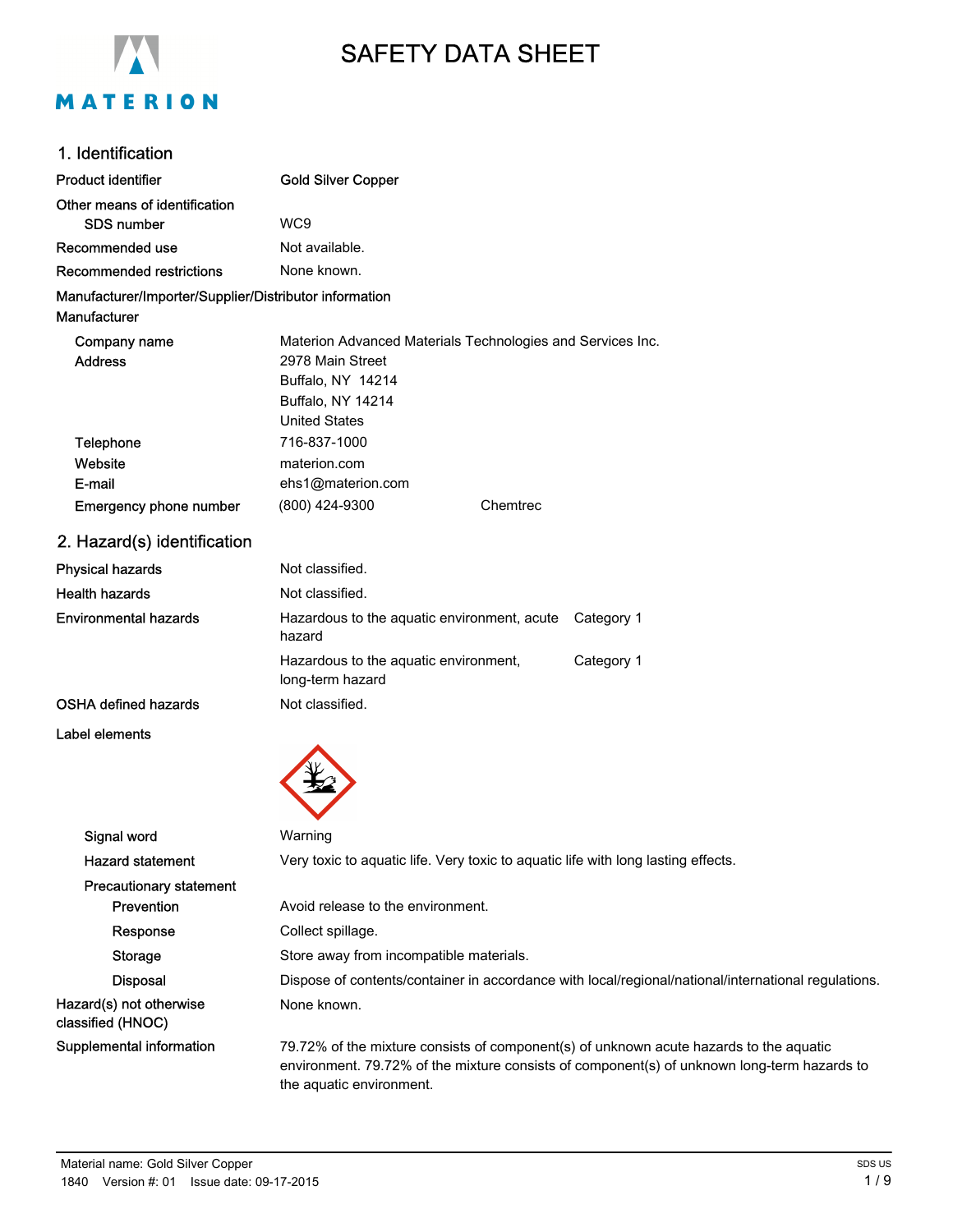# 3. Composition/information on ingredients

#### Mixtures

| Chemical name     | Common name and synonyms | <b>CAS</b> number | %          |
|-------------------|--------------------------|-------------------|------------|
| Gold              |                          | 7440-57-5         | $60 - 98$  |
| RM Copper - Solid |                          | 7440-50-8         | $0.1 - 35$ |
| Silver            |                          | 7440-22-4         | $0.1 - 5$  |

\*Designates that a specific chemical identity and/or percentage of composition has been withheld as a trade secret.

## 4. First-aid measures

| Inhalation                                                                   | Move to fresh air. Call a physician if symptoms develop or persist.                                                                                                                                                                                                                                                                                                                                                                                          |
|------------------------------------------------------------------------------|--------------------------------------------------------------------------------------------------------------------------------------------------------------------------------------------------------------------------------------------------------------------------------------------------------------------------------------------------------------------------------------------------------------------------------------------------------------|
| <b>Skin contact</b>                                                          | Rinse skin with water/shower. Get medical attention if irritation develops and persists.                                                                                                                                                                                                                                                                                                                                                                     |
| Eye contact                                                                  | Do not rub eyes. Rinse with water. Get medical attention if irritation develops and persists.                                                                                                                                                                                                                                                                                                                                                                |
| Ingestion                                                                    | Rinse mouth. If ingestion of a large amount does occur, call a poison control center immediately.                                                                                                                                                                                                                                                                                                                                                            |
| Most important<br>symptoms/effects, acute and<br>delayed                     | Dusts may irritate the respiratory tract, skin and eyes.                                                                                                                                                                                                                                                                                                                                                                                                     |
| Indication of immediate medical<br>attention and special treatment<br>needed | Treat symptomatically.                                                                                                                                                                                                                                                                                                                                                                                                                                       |
| <b>General information</b>                                                   | Ensure that medical personnel are aware of the material(s) involved, and take precautions to<br>protect themselves.                                                                                                                                                                                                                                                                                                                                          |
| 5. Fire-fighting measures                                                    |                                                                                                                                                                                                                                                                                                                                                                                                                                                              |
| Suitable extinguishing media                                                 | Water fog. Foam. Dry chemical powder. Carbon dioxide (CO2).                                                                                                                                                                                                                                                                                                                                                                                                  |
| Unsuitable extinguishing media                                               | Do not use water jet as an extinguisher, as this will spread the fire.                                                                                                                                                                                                                                                                                                                                                                                       |
| Specific hazards arising from<br>the chemical                                | During fire, gases hazardous to health may be formed.                                                                                                                                                                                                                                                                                                                                                                                                        |
| Special protective equipment<br>and precautions for firefighters             | Self-contained breathing apparatus and full protective clothing must be worn in case of fire.                                                                                                                                                                                                                                                                                                                                                                |
| Fire fighting<br>equipment/instructions                                      | Use water spray to cool unopened containers.                                                                                                                                                                                                                                                                                                                                                                                                                 |
| Specific methods                                                             | Use standard firefighting procedures and consider the hazards of other involved materials.                                                                                                                                                                                                                                                                                                                                                                   |
| <b>General fire hazards</b>                                                  | No unusual fire or explosion hazards noted.                                                                                                                                                                                                                                                                                                                                                                                                                  |
| 6. Accidental release measures                                               |                                                                                                                                                                                                                                                                                                                                                                                                                                                              |
| Personal precautions, protective<br>equipment and emergency<br>procedures    | Keep unnecessary personnel away. Keep people away from and upwind of spill/leak. Wear<br>appropriate protective equipment and clothing during clean-up. Use a NIOSH/MSHA approved<br>respirator if there is a risk of exposure to dust/fume at levels exceeding the exposure limits. Ensure<br>adequate ventilation. Local authorities should be advised if significant spillages cannot be<br>contained. For personal protection, see section 8 of the SDS. |
| Methods and materials for<br>containment and cleaning up                     | Avoid the generation of dusts during clean-up. Collect dust using a vacuum cleaner equipped with<br>HEPA filter. Prevent entry into waterways, sewer, basements or confined areas. Stop the flow of<br>material, if this is without risk.                                                                                                                                                                                                                    |

Large Spills: Wet down with water and dike for later disposal. Shovel the material into waste container. Following product recovery, flush area with water.

Small Spills: Sweep up or vacuum up spillage and collect in suitable container for disposal. For waste disposal, see section 13 of the SDS.

Avoid release to the environment. Inform appropriate managerial or supervisory personnel of all environmental releases. Prevent further leakage or spillage if safe to do so. Avoid discharge into drains, water courses or onto the ground. Environmental precautions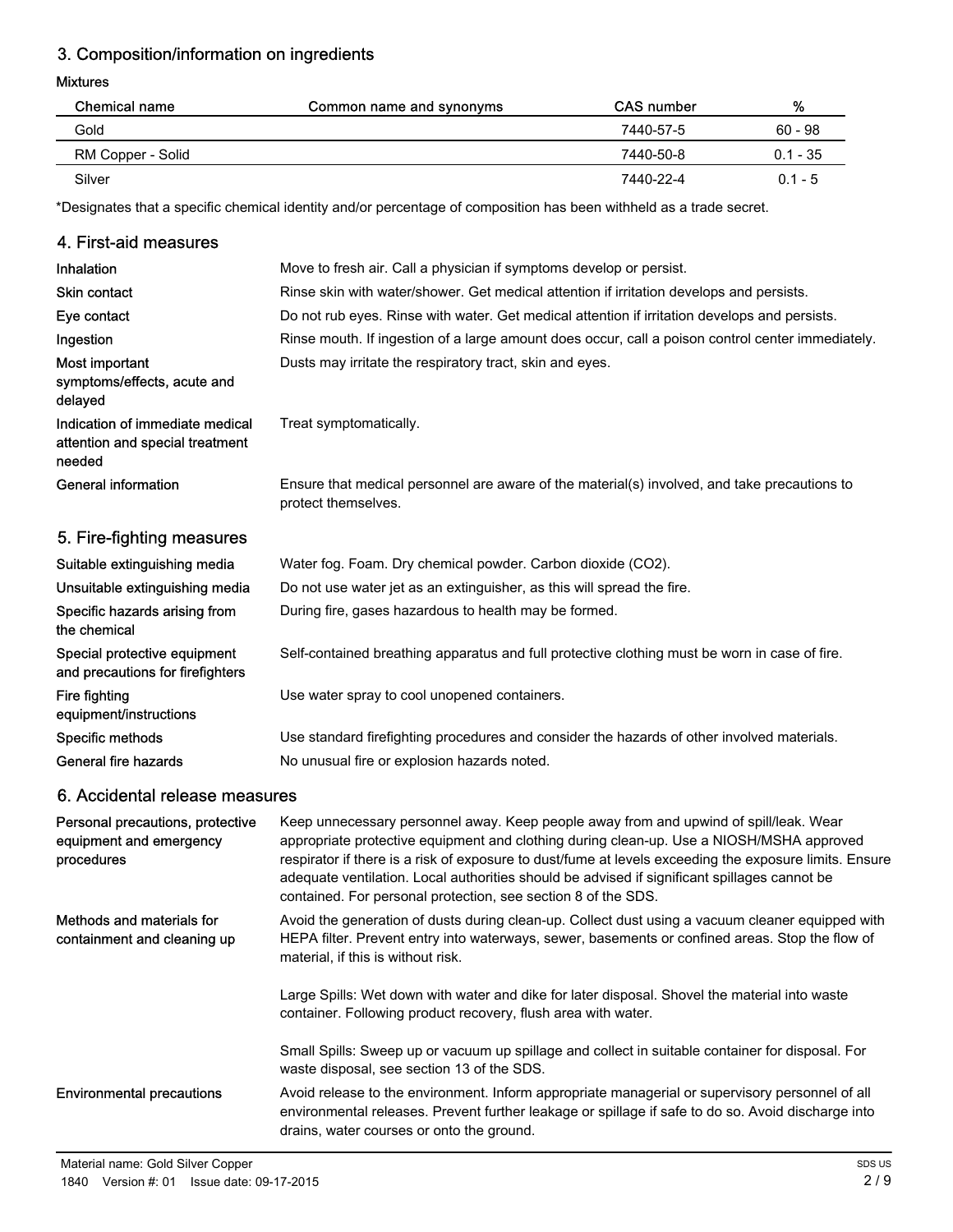# 7. Handling and storage

Precautions for safe handling

Minimize dust generation and accumulation. Provide appropriate exhaust ventilation at places where dust is formed. Avoid prolonged exposure. Wear appropriate personal protective equipment. Avoid release to the environment. Observe good industrial hygiene practices.

Store in original tightly closed container. Store in a well-ventilated place. Store away from incompatible materials (see Section 10 of the SDS). Conditions for safe storage, including any incompatibilities

## 8. Exposure controls/personal protection

## Occupational exposure limits

#### US. OSHA Table Z-1 Limits for Air Contaminants (29 CFR 1910.1000)

| Components                                  | <b>Type</b>                                                                                                                                                                                                                 | Value                 | Form           |  |
|---------------------------------------------|-----------------------------------------------------------------------------------------------------------------------------------------------------------------------------------------------------------------------------|-----------------------|----------------|--|
| RM Copper - Solid (CAS<br>7440-50-8)        | PEL                                                                                                                                                                                                                         | 1 $mg/m3$             | Dust and mist. |  |
|                                             |                                                                                                                                                                                                                             | $0.1$ mg/m $3$        | Fume.          |  |
| Silver (CAS 7440-22-4)                      | PEL                                                                                                                                                                                                                         | $0.01$ mg/m $3$       |                |  |
| <b>US. ACGIH Threshold Limit Values</b>     |                                                                                                                                                                                                                             |                       |                |  |
| Components                                  | <b>Type</b>                                                                                                                                                                                                                 | Value                 | Form           |  |
| Silver (CAS 7440-22-4)                      | <b>TWA</b>                                                                                                                                                                                                                  | $0.1$ mg/m $3$        | Dust and fume. |  |
| US. NIOSH: Pocket Guide to Chemical Hazards |                                                                                                                                                                                                                             |                       |                |  |
| Components                                  | <b>Type</b>                                                                                                                                                                                                                 | Value                 | Form           |  |
| RM Copper - Solid (CAS<br>7440-50-8)        | <b>TWA</b>                                                                                                                                                                                                                  | 1 $mg/m3$             | Dust and mist. |  |
| Silver (CAS 7440-22-4)                      | <b>TWA</b>                                                                                                                                                                                                                  | $0.01 \text{ mg/m}$ 3 | Dust.          |  |
| <b>Biological limit values</b>              | No biological exposure limits noted for the ingredient(s).                                                                                                                                                                  |                       |                |  |
| <b>Control parameters</b>                   | Follow standard monitoring procedures.                                                                                                                                                                                      |                       |                |  |
|                                             | Individual protection measures, such as personal protective equipment                                                                                                                                                       |                       |                |  |
| Eye/face protection                         | Wear safety glasses with side shields (or goggles).                                                                                                                                                                         |                       |                |  |
| Skin protection                             |                                                                                                                                                                                                                             |                       |                |  |
| Hand protection                             | Wear appropriate chemical resistant gloves. Suitable gloves can be recommended by the glove<br>supplier.                                                                                                                    |                       |                |  |
| Other                                       | Wear suitable protective clothing.                                                                                                                                                                                          |                       |                |  |
| <b>Respiratory protection</b>               | Use a NIOSH/MSHA approved respirator if there is a risk of exposure to dust/fume at levels<br>exceeding the exposure limits.                                                                                                |                       |                |  |
| <b>Thermal hazards</b>                      | Wear appropriate thermal protective clothing, when necessary.                                                                                                                                                               |                       |                |  |
| General hygiene considerations              | Always observe good personal hygiene measures, such as washing after handling the material<br>and before eating, drinking, and/or smoking. Routinely wash work clothing and protective<br>equipment to remove contaminants. |                       |                |  |

## 9. Physical and chemical properties

| Appearance                                 |                                                  |
|--------------------------------------------|--------------------------------------------------|
| <b>Physical state</b>                      | Solid.                                           |
| Form                                       | Not available.                                   |
| Color                                      | Not available.                                   |
| Odor                                       | Not applicable.                                  |
| Odor threshold                             | Not available.                                   |
| рH                                         | Not available.                                   |
| Melting point/freezing point               | 1760.9 $\degree$ F (960.5 $\degree$ C) estimated |
| Initial boiling point and boiling<br>range | 3632 °F (2000 °C) estimated                      |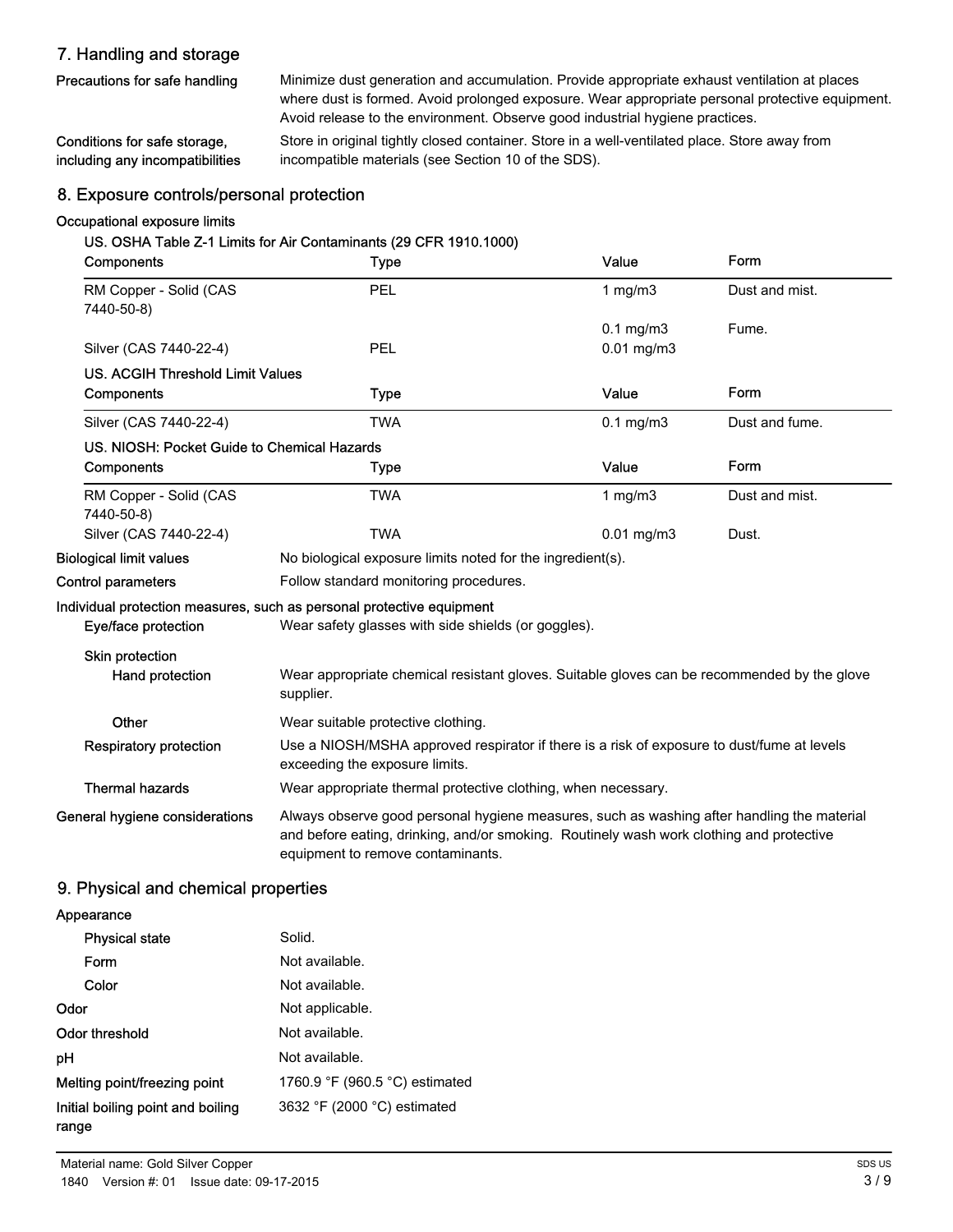| Flash point                                       | Not available.                                                                                |
|---------------------------------------------------|-----------------------------------------------------------------------------------------------|
| <b>Evaporation rate</b>                           | Not available.                                                                                |
| Flammability (solid, gas)                         | Not available.                                                                                |
| Upper/lower flammability or explosive limits      |                                                                                               |
| Flammability limit - lower<br>(%)                 | Not available.                                                                                |
| Flammability limit - upper<br>(%)                 | Not available.                                                                                |
| Explosive limit - lower (%)                       | Not available.                                                                                |
| Explosive limit - upper (%)                       | Not available.                                                                                |
| Vapor pressure                                    | 0.00001 hPa estimated                                                                         |
| Vapor density                                     | Not available.                                                                                |
| <b>Relative density</b>                           | Not available.                                                                                |
| Solubility(ies)                                   |                                                                                               |
| Solubility (water)                                | Not available.                                                                                |
| <b>Partition coefficient</b><br>(n-octanol/water) | Not available.                                                                                |
| Auto-ignition temperature                         | Not applicable.                                                                               |
| <b>Decomposition temperature</b>                  | Not available.                                                                                |
| <b>Viscosity</b>                                  | Not available.                                                                                |
| Other information                                 |                                                                                               |
| Density                                           | 17.47 g/cm3 estimated                                                                         |
| <b>Explosive properties</b>                       | Not explosive.                                                                                |
| <b>Oxidizing properties</b>                       | Not oxidizing.                                                                                |
| Specific gravity                                  | 17.47 estimated                                                                               |
| 10. Stability and reactivity                      |                                                                                               |
| Reactivity                                        | The product is stable and non-reactive under normal conditions of use, storage and transport. |
| <b>Chemical stability</b>                         | Material is stable under normal conditions.                                                   |
| Possibility of hazardous<br>reactions             | No dangerous reaction known under conditions of normal use.                                   |
| <b>Conditions to avoid</b>                        | Contact with incompatible materials.                                                          |
| Incompatible materials                            | Ammonia. Chlorine.                                                                            |
| Hazardous decomposition                           | No hazardous decomposition products are known.                                                |

# 11. Toxicological information

## Information on likely routes of exposure

| Inhalation                                                                         | Dust may irritate respiratory system. Prolonged inhalation may be harmful. |
|------------------------------------------------------------------------------------|----------------------------------------------------------------------------|
| <b>Skin contact</b>                                                                | Dust or powder may irritate the skin.                                      |
| Eye contact                                                                        | Dust may irritate the eyes.                                                |
| Ingestion                                                                          | Expected to be a low ingestion hazard.                                     |
| Symptoms related to the<br>physical, chemical and<br>toxicological characteristics | Dusts may irritate the respiratory tract, skin and eyes.                   |
| Information on toxicological effects                                               |                                                                            |

# Acute toxicity

products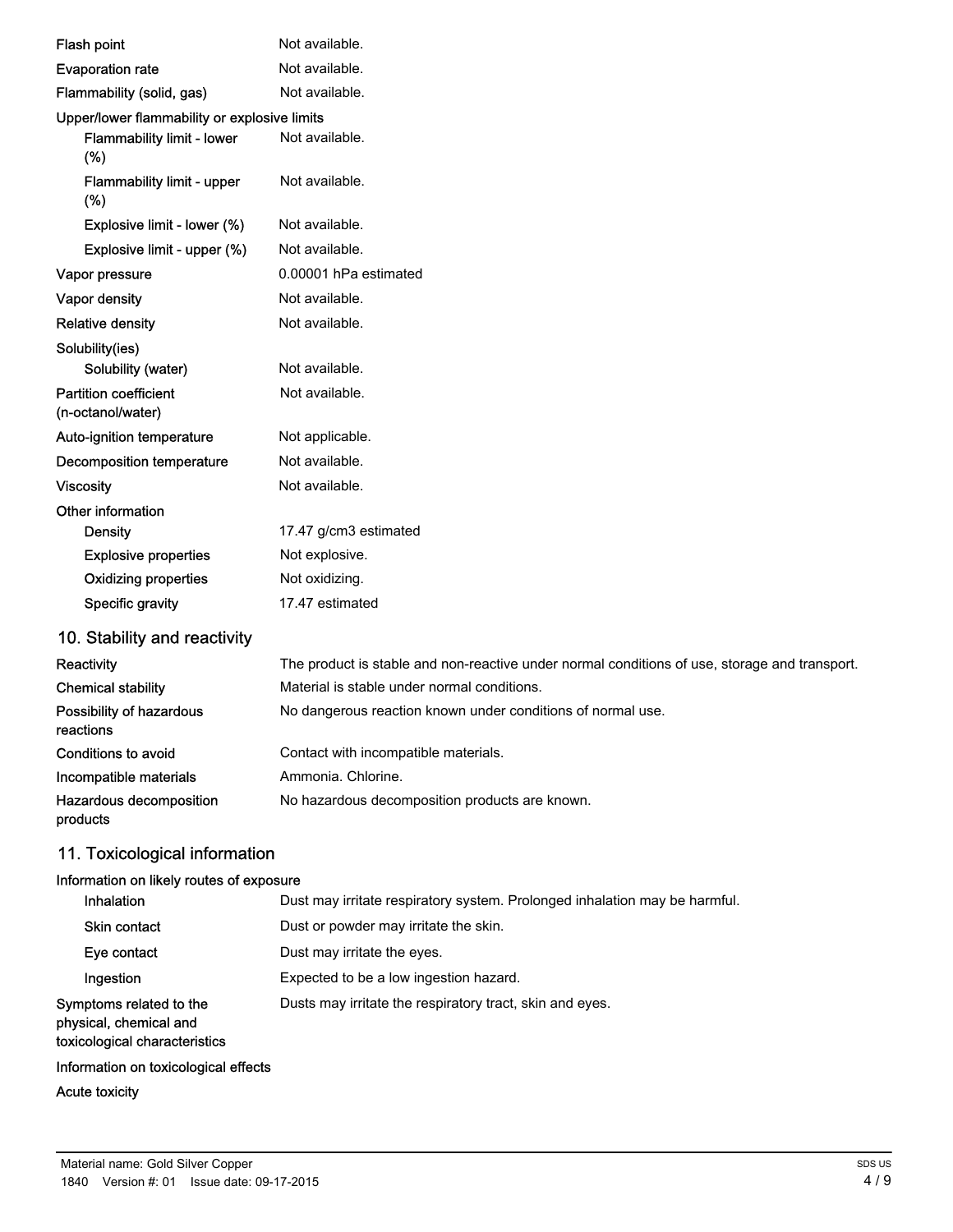| <b>Product</b>                                                     | <b>Species</b>                                                                                                                                        |                                                                                 | <b>Test Results</b>              |
|--------------------------------------------------------------------|-------------------------------------------------------------------------------------------------------------------------------------------------------|---------------------------------------------------------------------------------|----------------------------------|
| <b>Gold Silver Copper</b>                                          |                                                                                                                                                       |                                                                                 |                                  |
| <b>Acute</b>                                                       |                                                                                                                                                       |                                                                                 |                                  |
| Dermal                                                             |                                                                                                                                                       |                                                                                 |                                  |
| LD50                                                               | Rat                                                                                                                                                   |                                                                                 | 11293 mg/kg estimated            |
| Oral                                                               |                                                                                                                                                       |                                                                                 |                                  |
| LD50                                                               | Rat                                                                                                                                                   |                                                                                 | 28234 mg/kg estimated            |
| Components                                                         | <b>Species</b>                                                                                                                                        |                                                                                 | <b>Test Results</b>              |
| Silver (CAS 7440-22-4)                                             |                                                                                                                                                       |                                                                                 |                                  |
| <b>Acute</b>                                                       |                                                                                                                                                       |                                                                                 |                                  |
| Dermal                                                             |                                                                                                                                                       |                                                                                 |                                  |
| LD50                                                               | Rat                                                                                                                                                   |                                                                                 | > 2000 mg/kg                     |
| Oral                                                               |                                                                                                                                                       |                                                                                 |                                  |
| LD50                                                               | Rat                                                                                                                                                   |                                                                                 | > 5000 mg/kg                     |
|                                                                    |                                                                                                                                                       | * Estimates for product may be based on additional component data not shown.    |                                  |
| Skin corrosion/irritation                                          |                                                                                                                                                       | Prolonged skin contact may cause temporary irritation.                          |                                  |
| Serious eye damage/eye<br>irritation                               |                                                                                                                                                       | Direct contact with eyes may cause temporary irritation.                        |                                  |
| Respiratory or skin sensitization                                  |                                                                                                                                                       |                                                                                 |                                  |
| Respiratory sensitization                                          | Not a respiratory sensitizer.                                                                                                                         |                                                                                 |                                  |
| Skin sensitization                                                 | This product is not expected to cause skin sensitization.<br>No data available to indicate product or any components present at greater than 0.1% are |                                                                                 |                                  |
| Germ cell mutagenicity                                             | mutagenic or genotoxic.                                                                                                                               |                                                                                 |                                  |
| Carcinogenicity                                                    |                                                                                                                                                       | This product is not considered to be a carcinogen by IARC, ACGIH, NTP, or OSHA. |                                  |
| US. OSHA Specifically Regulated Substances (29 CFR 1910.1001-1050) |                                                                                                                                                       |                                                                                 |                                  |
| Not listed.                                                        |                                                                                                                                                       |                                                                                 |                                  |
| Reproductive toxicity                                              |                                                                                                                                                       | This product is not expected to cause reproductive or developmental effects.    |                                  |
| Specific target organ toxicity -<br>single exposure                | Not classified.                                                                                                                                       |                                                                                 |                                  |
| Specific target organ toxicity -<br>repeated exposure              | Not classified.                                                                                                                                       |                                                                                 |                                  |
| Aspiration hazard                                                  | Not an aspiration hazard.                                                                                                                             |                                                                                 |                                  |
| <b>Chronic effects</b>                                             | Prolonged inhalation may be harmful.                                                                                                                  |                                                                                 |                                  |
| 12. Ecological information                                         |                                                                                                                                                       |                                                                                 |                                  |
| Ecotoxicity                                                        |                                                                                                                                                       | Very toxic to aquatic life with long lasting effects.                           |                                  |
| Product                                                            |                                                                                                                                                       | <b>Species</b>                                                                  | <b>Test Results</b>              |
| Gold Silver Copper                                                 |                                                                                                                                                       |                                                                                 |                                  |
| Aquatic                                                            |                                                                                                                                                       |                                                                                 |                                  |
| Crustacea                                                          | <b>EC50</b>                                                                                                                                           | Daphnia                                                                         | 0.0274 mg/l, 48 hours estimated  |
| Fish                                                               | <b>LC50</b>                                                                                                                                           | Fish                                                                            | 13.1729 mg/l, 96 hours estimated |
| Components                                                         |                                                                                                                                                       | <b>Species</b>                                                                  | <b>Test Results</b>              |
| RM Copper - Solid (CAS 7440-50-8)                                  |                                                                                                                                                       |                                                                                 |                                  |
| Aquatic                                                            |                                                                                                                                                       |                                                                                 |                                  |
| Crustacea                                                          | <b>EC50</b>                                                                                                                                           | Water flea (Daphnia magna)                                                      | 0.036 mg/l, 48 hours             |
| Fish                                                               | LC50                                                                                                                                                  | Fathead minnow (Pimephales promelas) 0.0319 - 0.0544 mg/l, 96 hours             |                                  |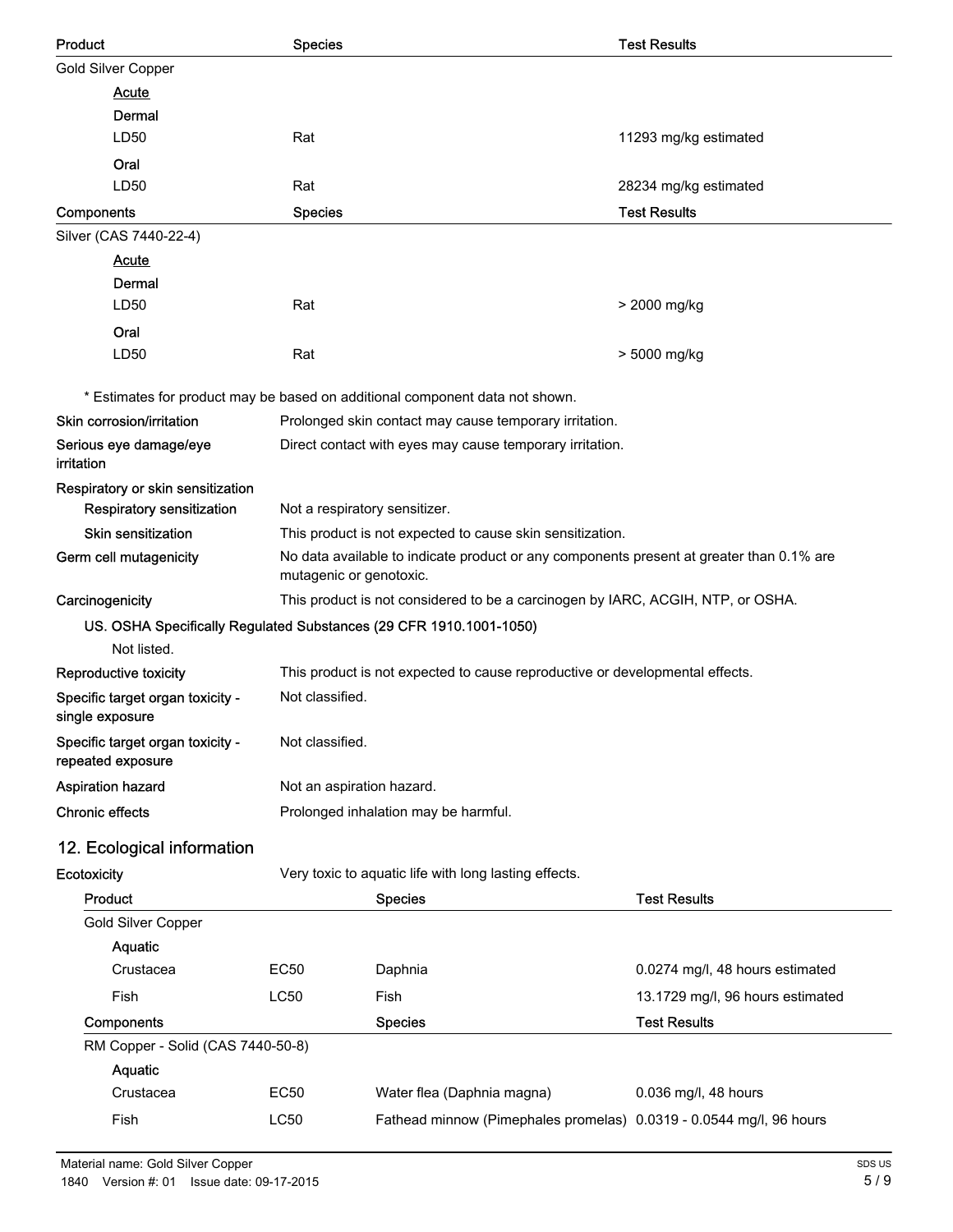| Components                                            |                                                                                                                   | <b>Species</b>                                                                                                                                                                                                                                                                                                                                    | <b>Test Results</b>   |
|-------------------------------------------------------|-------------------------------------------------------------------------------------------------------------------|---------------------------------------------------------------------------------------------------------------------------------------------------------------------------------------------------------------------------------------------------------------------------------------------------------------------------------------------------|-----------------------|
| Silver (CAS 7440-22-4)                                |                                                                                                                   |                                                                                                                                                                                                                                                                                                                                                   |                       |
| Aquatic                                               |                                                                                                                   |                                                                                                                                                                                                                                                                                                                                                   |                       |
| Crustacea                                             | <b>EC50</b>                                                                                                       | Water flea (Daphnia magna)                                                                                                                                                                                                                                                                                                                        | 0.0002 mg/l, 48 hours |
| Fish                                                  | <b>LC50</b>                                                                                                       | Fathead minnow (Pimephales promelas) 0.0023 - 0.0033 mg/l, 96 hours                                                                                                                                                                                                                                                                               |                       |
|                                                       |                                                                                                                   |                                                                                                                                                                                                                                                                                                                                                   |                       |
|                                                       |                                                                                                                   | * Estimates for product may be based on additional component data not shown.                                                                                                                                                                                                                                                                      |                       |
| Persistence and degradability                         |                                                                                                                   | No data is available on the degradability of this product.                                                                                                                                                                                                                                                                                        |                       |
| <b>Bioaccumulative potential</b>                      | No data available.                                                                                                |                                                                                                                                                                                                                                                                                                                                                   |                       |
| Mobility in soil                                      | No data available.                                                                                                |                                                                                                                                                                                                                                                                                                                                                   |                       |
| Other adverse effects                                 |                                                                                                                   | No other adverse environmental effects (e.g. ozone depletion, photochemical ozone creation<br>potential, endocrine disruption, global warming potential) are expected from this component.                                                                                                                                                        |                       |
| 13. Disposal considerations                           |                                                                                                                   |                                                                                                                                                                                                                                                                                                                                                   |                       |
| <b>Disposal instructions</b>                          |                                                                                                                   | Collect and reclaim or dispose in sealed containers at licensed waste disposal site. Do not allow<br>this material to drain into sewers/water supplies. Do not contaminate ponds, waterways or ditches<br>with chemical or used container. Dispose of contents/container in accordance with<br>local/regional/national/international regulations. |                       |
| Local disposal regulations                            |                                                                                                                   | Dispose in accordance with all applicable regulations.                                                                                                                                                                                                                                                                                            |                       |
| Hazardous waste code                                  | The waste code should be assigned in discussion between the user, the producer and the waste<br>disposal company. |                                                                                                                                                                                                                                                                                                                                                   |                       |
| Waste from residues / unused<br>products              | Disposal instructions).                                                                                           | Dispose of in accordance with local regulations. Empty containers or liners may retain some<br>product residues. This material and its container must be disposed of in a safe manner (see:                                                                                                                                                       |                       |
| Contaminated packaging                                | disposal.                                                                                                         | Since emptied containers may retain product residue, follow label warnings even after container is<br>emptied. Empty containers should be taken to an approved waste handling site for recycling or                                                                                                                                               |                       |
| 14. Transport information                             |                                                                                                                   |                                                                                                                                                                                                                                                                                                                                                   |                       |
| DOT                                                   |                                                                                                                   |                                                                                                                                                                                                                                                                                                                                                   |                       |
| <b>UN number</b>                                      | <b>UN3077</b>                                                                                                     |                                                                                                                                                                                                                                                                                                                                                   |                       |
| UN proper shipping name                               | $RQ = 194553$ LBS)                                                                                                | Environmentally hazardous substances, solid, n.o.s. (Silver RQ = 5647 LBS, RM Copper - Solid                                                                                                                                                                                                                                                      |                       |
| Transport hazard class(es)                            |                                                                                                                   |                                                                                                                                                                                                                                                                                                                                                   |                       |
| <b>Class</b>                                          | 9                                                                                                                 |                                                                                                                                                                                                                                                                                                                                                   |                       |
| Subsidiary risk                                       | -                                                                                                                 |                                                                                                                                                                                                                                                                                                                                                   |                       |
| Label(s)                                              | 9                                                                                                                 |                                                                                                                                                                                                                                                                                                                                                   |                       |
| Packing group<br>Special precautions for user         | Ш                                                                                                                 | Read safety instructions, SDS and emergency procedures before handling.                                                                                                                                                                                                                                                                           |                       |
| <b>Special provisions</b>                             |                                                                                                                   | 8, 146, 335, A112, B54, IB8, IP3, N20, T1, TP33                                                                                                                                                                                                                                                                                                   |                       |
| Packaging exceptions                                  | 155                                                                                                               |                                                                                                                                                                                                                                                                                                                                                   |                       |
| Packaging non bulk                                    | 213                                                                                                               |                                                                                                                                                                                                                                                                                                                                                   |                       |
| Packaging bulk                                        | 240                                                                                                               |                                                                                                                                                                                                                                                                                                                                                   |                       |
| <b>IATA</b>                                           |                                                                                                                   |                                                                                                                                                                                                                                                                                                                                                   |                       |
| UN number                                             | <b>UN3077</b>                                                                                                     |                                                                                                                                                                                                                                                                                                                                                   |                       |
| UN proper shipping name<br>Transport hazard class(es) |                                                                                                                   | Environmentally hazardous substance, solid, n.o.s. (Silver, RM Copper - Solid)                                                                                                                                                                                                                                                                    |                       |
| <b>Class</b>                                          | 9                                                                                                                 |                                                                                                                                                                                                                                                                                                                                                   |                       |
| Subsidiary risk                                       |                                                                                                                   |                                                                                                                                                                                                                                                                                                                                                   |                       |
| Packing group                                         | $\mathbf{III}$                                                                                                    |                                                                                                                                                                                                                                                                                                                                                   |                       |
| <b>Environmental hazards</b>                          | Yes                                                                                                               |                                                                                                                                                                                                                                                                                                                                                   |                       |
| <b>ERG Code</b>                                       | 9L                                                                                                                |                                                                                                                                                                                                                                                                                                                                                   |                       |
| Special precautions for user                          |                                                                                                                   | Read safety instructions, SDS and emergency procedures before handling.                                                                                                                                                                                                                                                                           |                       |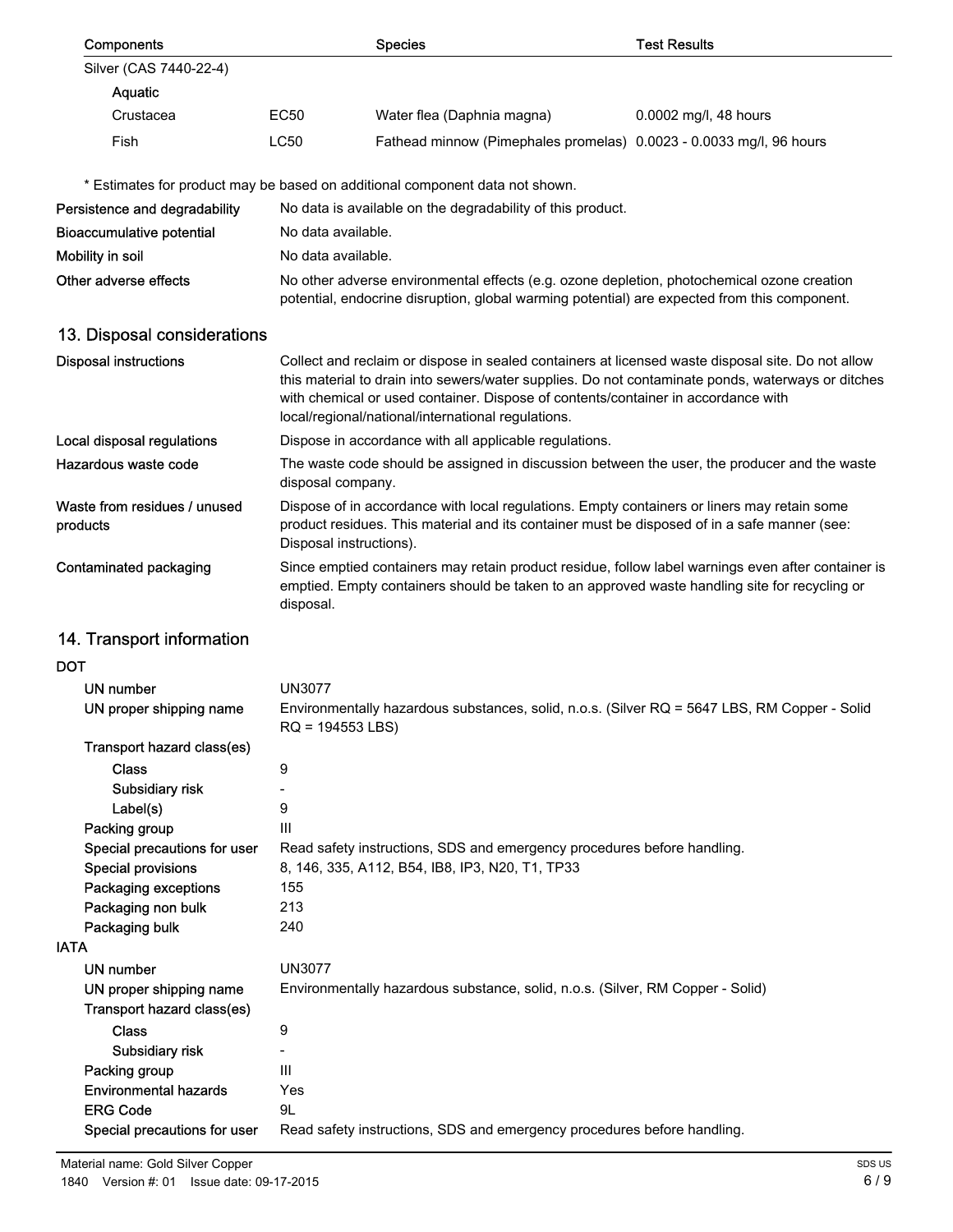| Other information               |                                                                                                            |
|---------------------------------|------------------------------------------------------------------------------------------------------------|
| Passenger and cargo<br>aircraft | Allowed.                                                                                                   |
| Cargo aircraft only             | Allowed.                                                                                                   |
| <b>IMDG</b>                     |                                                                                                            |
| UN number                       | <b>UN3077</b>                                                                                              |
| UN proper shipping name         | ENVIRONMENTALLY HAZARDOUS SUBSTANCE, SOLID, N.O.S. (Silver, RM Copper - Solid),<br><b>MARINE POLLUTANT</b> |
| Transport hazard class(es)      |                                                                                                            |
| <b>Class</b>                    | 9                                                                                                          |
| Subsidiary risk                 | $\overline{\phantom{0}}$                                                                                   |
| Packing group                   | Ш                                                                                                          |
| Environmental hazards           |                                                                                                            |
| Marine pollutant                | Yes                                                                                                        |
| EmS                             | $F-A, S-F$                                                                                                 |
| Special precautions for user    | Read safety instructions, SDS and emergency procedures before handling.                                    |
| <b>BAT. ILTL. ILIBA</b>         |                                                                                                            |



Marine pollutant



General information **IMDG** Regulated Marine Pollutant.

# 15. Regulatory information

US federal regulations

This product is a "Hazardous Chemical" as defined by the OSHA Hazard Communication Standard, 29 CFR 1910.1200.

## TSCA Section 12(b) Export Notification (40 CFR 707, Subpt. D)

Not regulated.

## CERCLA Hazardous Substance List (40 CFR 302.4)

RM Copper - Solid (CAS 7440-50-8) Listed. Silver (CAS 7440-22-4) Listed.

# US. OSHA Specifically Regulated Substances (29 CFR 1910.1001-1050)

Not listed.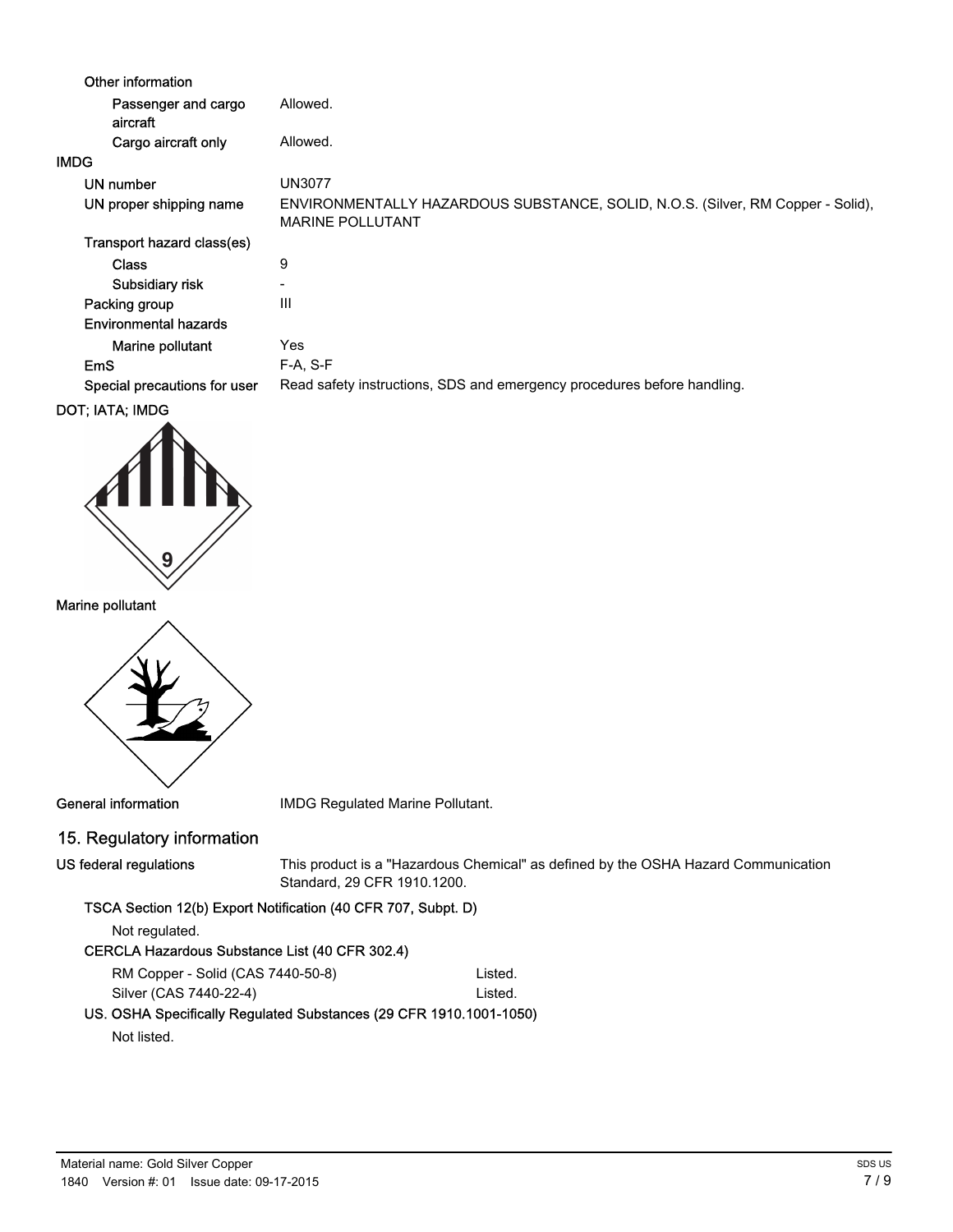## Superfund Amendments and Reauthorization Act of 1986 (SARA)

| <b>Hazard categories</b> |  |
|--------------------------|--|
|                          |  |

mmediate Hazard - No Delayed Hazard - No Fire Hazard - No Pressure Hazard - No Reactivity Hazard - No

## SARA 302 Extremely hazardous substance

Not listed.

## SARA 311/312 Hazardous No

chemical

#### SARA 313 (TRI reporting)

| Chemical name     | <b>CAS number</b> | % by wt.   |
|-------------------|-------------------|------------|
| RM Copper - Solid | 7440-50-8         | $0.1 - 35$ |
| Silver            | 7440-22-4         | $0.1 - 5$  |

#### Other federal regulations

#### Clean Air Act (CAA) Section 112 Hazardous Air Pollutants (HAPs) List

Not regulated.

Clean Air Act (CAA) Section 112(r) Accidental Release Prevention (40 CFR 68.130)

Not regulated.

## Safe Drinking Water Act Not regulated. (SDWA)

#### US state regulations

#### US - New Jersey RTK - Substances: Listed substance

RM Copper - Solid (CAS 7440-50-8) Silver (CAS 7440-22-4)

#### US - Pennsylvania RTK - Hazardous Substances: All compounds of this substance are considered environmental hazards

RM Copper - Solid (CAS 7440-50-8) Silver (CAS 7440-22-4)

## US. California Controlled Substances. CA Department of Justice (California Health and Safety Code Section 11100) Not listed.

## US. California. Candidate Chemicals List. Safer Consumer Products Regulations (Cal. Code Regs, tit. 22, 69502.3, subd. (a)) RM Copper - Solid (CAS 7440-50-8)

Silver (CAS 7440-22-4)

## US. Massachusetts RTK - Substance List

RM Copper - Solid (CAS 7440-50-8) Silver (CAS 7440-22-4)

## US. New Jersey Worker and Community Right-to-Know Act

RM Copper - Solid (CAS 7440-50-8) Silver (CAS 7440-22-4)

## US. Pennsylvania RTK - Hazardous Substances

RM Copper - Solid (CAS 7440-50-8) Silver (CAS 7440-22-4)

## US. Pennsylvania Worker and Community Right-to-Know Law

RM Copper - Solid (CAS 7440-50-8) Silver (CAS 7440-22-4)

## US. Rhode Island RTK

RM Copper - Solid (CAS 7440-50-8) Silver (CAS 7440-22-4)

## US. California Proposition 65

California Safe Drinking Water and Toxic Enforcement Act of 1986 (Proposition 65): This material is not known to contain any chemicals currently listed as carcinogens or reproductive toxins.